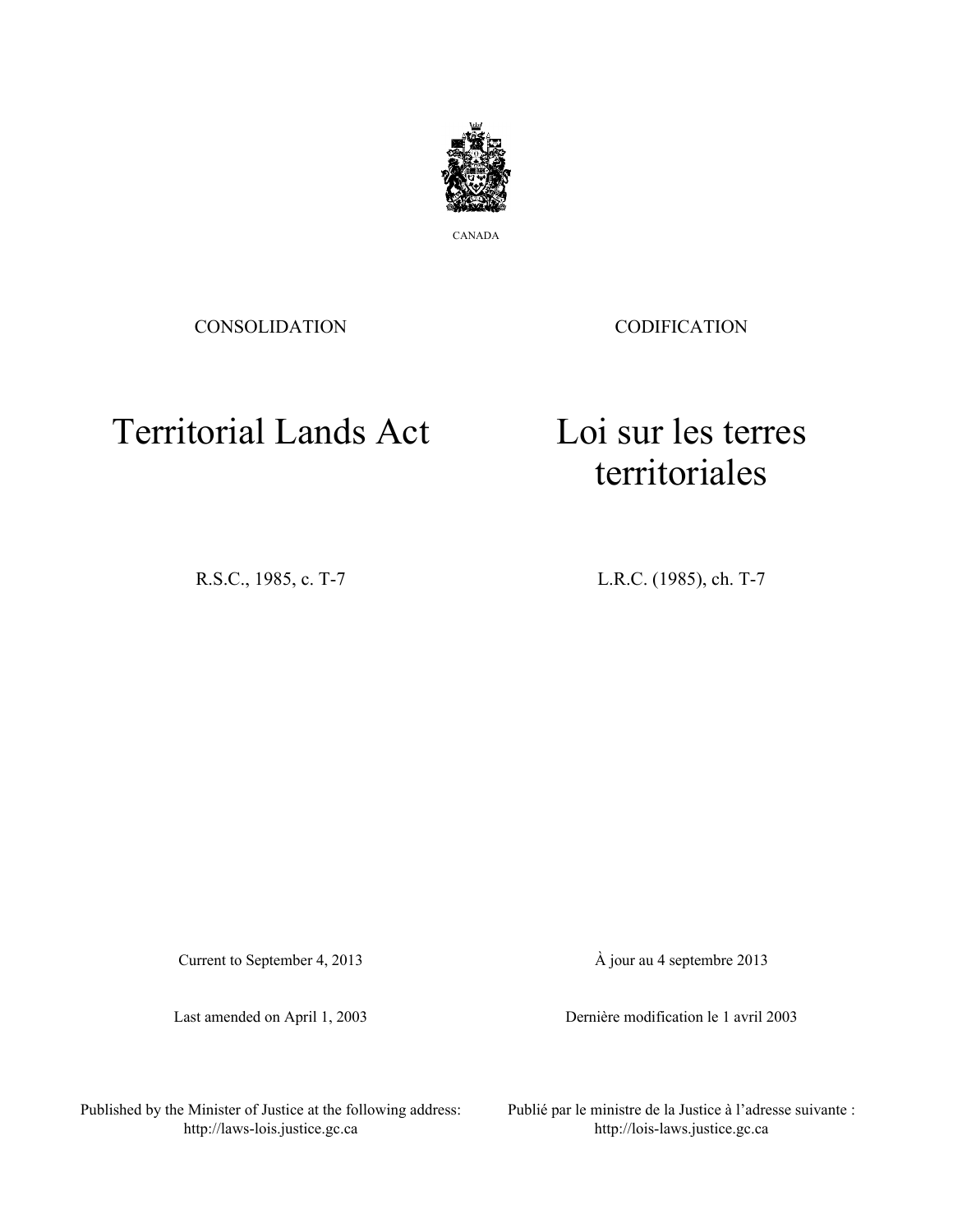### OFFICIAL STATUS OF CONSOLIDATIONS

Subsections 31(1) and (2) of the *Legislation Revision and Consolidation Act*, in force on June 1, 2009, provide as follows:

Published consolidation is evidence **31.** (1) Every copy of a consolidated statute or consolidated regulation published by the Minister under this Act in either print or electronic form is evidence of that statute or regulation and of its contents and every copy purporting to be published by the Minister is deemed to be so published, unless the contrary is shown.

Inconsistencies in Acts

(2) In the event of an inconsistency between a consolidated statute published by the Minister under this Act and the original statute or a subsequent amendment as certified by the Clerk of the Parliaments under the *Publication of Statutes Act*, the original statute or amendment prevails to the extent of the inconsistency.

#### NOTE NOTE

This consolidation is current to September 4, 2013. The last amendments came into force on April 1, 2003. Any amendments that were not in force as of September 4, 2013 are set out at the end of this document under the heading "Amendments Not in Force".

### CARACTÈRE OFFICIEL DES CODIFICATIONS

Les paragraphes 31(1) et (2) de la *Loi sur la révision et la codification des textes législatifs*, en vigueur le 1<sup>er</sup> juin 2009, prévoient ce qui suit:

**31.** (1) Tout exemplaire d'une loi codifiée ou d'un règlement codifié, publié par le ministre en vertu de la présente loi sur support papier ou sur support électronique, fait foi de cette loi ou de ce règlement et de son contenu. Tout exemplaire donné comme publié par le ministre est réputé avoir été ainsi publié, sauf preuve contraire.

(2) Les dispositions de la loi d'origine avec ses modifications subséquentes par le greffier des Parlements en vertu de la *Loi sur la publication des lois* l'emportent sur les dispositions incompatibles de la loi codifiée publiée par le ministre en vertu de la présente loi.

Codifications comme élément de preuve

Incompatibilité — lois

Cette codification est à jour au 4 septembre 2013. Les dernières modifications sont entrées en vigueur le 1 avril 2003. Toutes modifications qui n'étaient pas en vigueur au 4 septembre 2013 sont énoncées à la fin de ce document sous le titre « Modifications non en vigueur ».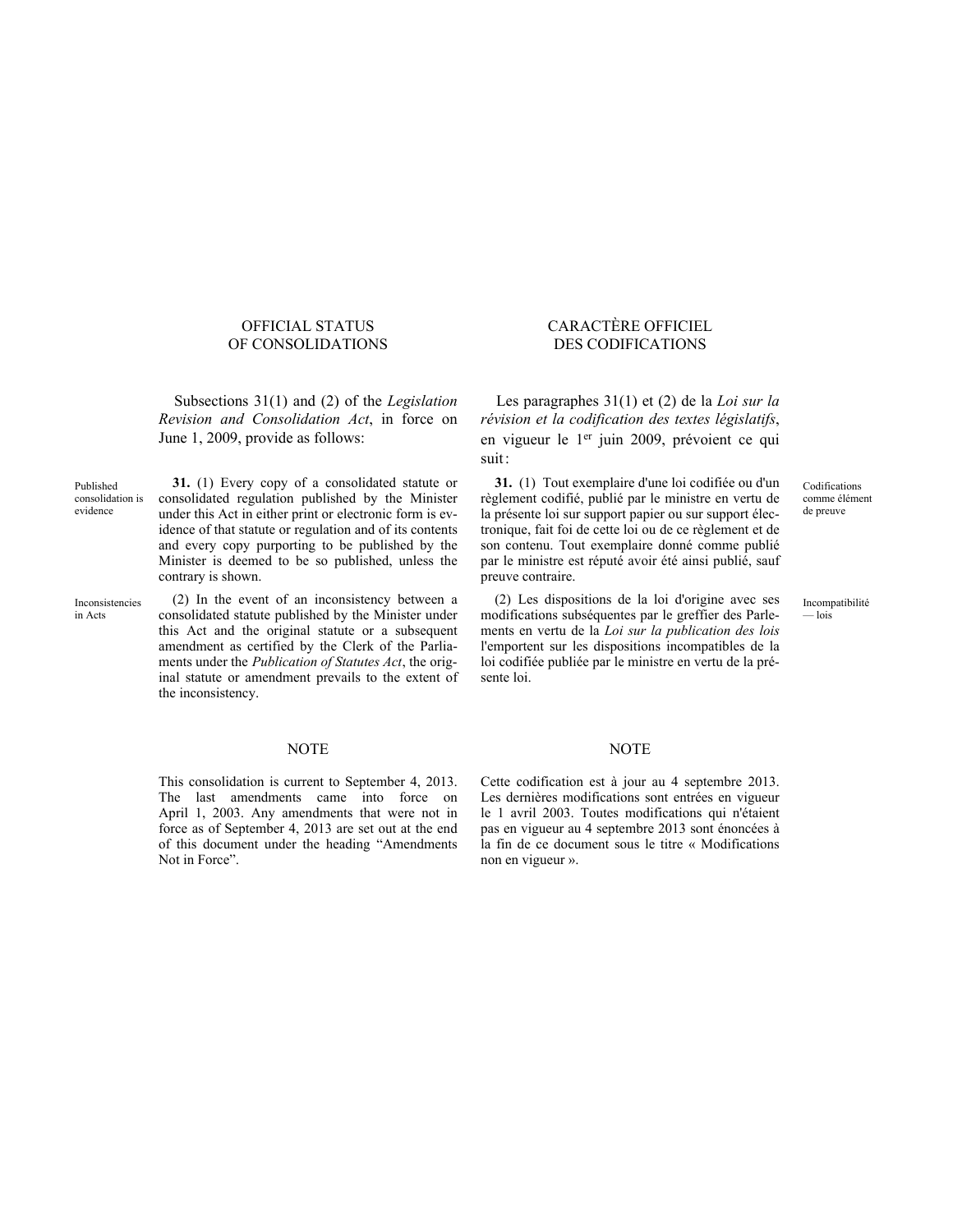### TABLE OF PROVISIONS TABLE ANALYTIQUE

| Section          |                                                                           | Page                    | Article        |                                                                                                      | Page           |
|------------------|---------------------------------------------------------------------------|-------------------------|----------------|------------------------------------------------------------------------------------------------------|----------------|
|                  | An Act respecting Crown lands in the<br>Northwest Territories and Nunavut |                         |                | Loi concernant les terres domaniales<br>situées dans les Territoires du Nord-<br>Ouest et au Nunavut |                |
|                  | <b>SHORT TITLE</b>                                                        | 1                       |                | <b>TITRE ABRÉGÉ</b>                                                                                  | 1              |
| $\,1\,$          | Short title                                                               | 1                       | $\mathbf{1}$   | Titre abrégé                                                                                         |                |
|                  | <b>INTERPRETATION</b>                                                     | 1                       |                | <b>DÉFINITIONS</b>                                                                                   |                |
| $\overline{2}$   | Definitions                                                               | 1                       | $\overline{2}$ | Définitions                                                                                          |                |
|                  | <b>APPLICATION</b>                                                        | 2                       |                | <b>CHAMP D'APPLICATION</b>                                                                           | 2              |
| 3                | Application                                                               | 2                       | 3              | Application générale                                                                                 | $\overline{c}$ |
|                  | <b>LAND MANAGEMENT ZONES</b>                                              | 2                       |                | ZONES D'AMÉNAGEMENT                                                                                  | $\overline{c}$ |
| 4                | Land management zones                                                     | $\overline{c}$          | 4              | Zones d'aménagement                                                                                  | $\overline{c}$ |
| 5                | Regulations concerning zones                                              | $\overline{2}$          | 5              | Règlements                                                                                           | $\overline{c}$ |
| 6                | Consultation with territories                                             | $\overline{\mathbf{3}}$ | 6              | Consultation                                                                                         | 3              |
| $\boldsymbol{7}$ | Offences and punishment                                                   | 3                       | 7              | Infraction et peine                                                                                  | 3              |
|                  | SALE OR LEASE OF TERRITORIAL<br><b>LANDS</b>                              | 3                       |                | <b>CESSION DE TERRES</b><br><b>TERRITORIALES</b>                                                     | 3              |
| 8                | Authorizing sale, lease, etc.                                             | 3                       | 8              | Autorisation de la vente, location, etc.                                                             | 3              |
| 9                | Interpretation                                                            | 3                       | 9              | Définitions                                                                                          | 3              |
| 10               | Prohibition                                                               | 4                       | 10             | Interdiction de vente                                                                                | 4              |
| 11               | Limitation on sale                                                        | 4                       | 11             | Restriction à la vente                                                                               |                |
|                  | <b>MINING RIGHTS</b>                                                      | 4                       |                | <b>DROITS MINIERS</b>                                                                                |                |
| 12               | Leasing of mining rights                                                  | 4                       | 12             | Cession                                                                                              | 4              |
|                  | RESERVATION FROM GRANTS                                                   | 5                       |                | RÉSERVES SUR LES CONCESSIONS                                                                         | 5              |
| 13               | Reservation                                                               | 5                       | 13             | Rives et lignes de démarcation                                                                       | 5              |
| 14               | Reservation of bed of body of water                                       | 5                       | 14             | Lit des étendues d'eau                                                                               | 5              |
| 15               | Other reservations                                                        | 5                       | 15             | Minéraux et droits de pêche                                                                          | 5              |
| 16               | Grant does not convey water rights                                        | 5                       | 16             | Absence d'exclusivité sur les eaux                                                                   | 5              |
|                  | SLIDES, STREAMS AND LAKE<br><b>FRONTS</b>                                 | 6                       |                | GLISSOIRS, COURS D'EAU ET LACS                                                                       | 6              |
| 19               | Works for the movement of timber                                          | 6                       | 19             | Accès                                                                                                | 6              |
|                  | TRESPASS ON TERRITORIAL<br><b>LANDS</b>                                   | 6                       |                | OCCUPATION ILLICITE DES<br>TERRES TERRITORIALES                                                      | 6              |
| 20               | Summons to vacate or show cause                                           | 6                       | 20             | Sommation de déguerpir ou d'exposer<br>ses raisons                                                   | 6              |
| 21               | Offence and punishment for trespassing                                    | 7                       | 21             | Infraction et peine                                                                                  | $\overline{7}$ |
| 22               | Appeal                                                                    | 7                       | $22\,$         | Appel                                                                                                | 7              |
|                  | POWERS OF THE GOVERNOR IN<br><b>COUNCIL</b>                               | 8                       |                | POUVOIRS DU GOUVERNEUR EN<br><b>CONSEIL</b>                                                          | 8              |
| 23               | Powers of Governor in Council                                             | 8                       | 23             | Prise de règlements, décrets, etc.                                                                   | 8              |
| 24               | Publication in the Canada Gazette                                         | 9                       | 24             | Publication                                                                                          | 9              |

|                                                                      | Page           | Article        |                                                                                                      | Page           |
|----------------------------------------------------------------------|----------------|----------------|------------------------------------------------------------------------------------------------------|----------------|
| Act respecting Crown lands in the<br>rthwest Territories and Nunavut |                |                | Loi concernant les terres domaniales<br>situées dans les Territoires du Nord-<br>Ouest et au Nunavut |                |
| <b>SHORT TITLE</b>                                                   | 1              |                | <b>TITRE ABRÉGÉ</b>                                                                                  | 1              |
| ort title                                                            | 1              | 1              | Titre abrégé                                                                                         | 1              |
| <b>INTERPRETATION</b>                                                | 1              |                | <b>DÉFINITIONS</b>                                                                                   | 1              |
| finitions                                                            | 1              | $\overline{2}$ | Définitions                                                                                          | $\mathbf{1}$   |
| <b>APPLICATION</b>                                                   | 2              |                | <b>CHAMP D'APPLICATION</b>                                                                           | $\overline{2}$ |
| plication                                                            | 2              | 3              | Application générale                                                                                 | $\overline{2}$ |
| <b>LAND MANAGEMENT ZONES</b>                                         | 2              |                | ZONES D'AMÉNAGEMENT                                                                                  | $\overline{2}$ |
| nd management zones                                                  | 2              | 4              | Zones d'aménagement                                                                                  | $\sqrt{2}$     |
| gulations concerning zones                                           | $\overline{c}$ | 5              | Règlements                                                                                           | $\sqrt{2}$     |
| nsultation with territories                                          | 3              | 6              | Consultation                                                                                         | $\overline{3}$ |
| fences and punishment                                                | 3              | 7              | Infraction et peine                                                                                  | 3              |
| ALE OR LEASE OF TERRITORIAL                                          |                |                | <b>CESSION DE TERRES</b>                                                                             |                |
| <b>LANDS</b>                                                         | 3              |                | <b>TERRITORIALES</b>                                                                                 | 3              |
| thorizing sale, lease, etc.                                          | 3              | $8\,$          | Autorisation de la vente, location, etc.                                                             | $\mathfrak{Z}$ |
| erpretation                                                          | 3              | 9              | Définitions                                                                                          | $\mathfrak{Z}$ |
| hibition                                                             | 4              | 10             | Interdiction de vente                                                                                | 4              |
| nitation on sale                                                     | 4              | 11             | Restriction à la vente                                                                               | 4              |
| <b>MINING RIGHTS</b>                                                 | 4              |                | <b>DROITS MINIERS</b>                                                                                | 4              |
| using of mining rights                                               | 4              | 12             | Cession                                                                                              | $\overline{4}$ |
| RESERVATION FROM GRANTS                                              | 5              |                | RÉSERVES SUR LES CONCESSIONS                                                                         | 5              |
| servation                                                            | 5              | 13             | Rives et lignes de démarcation                                                                       | $\mathfrak s$  |
| servation of bed of body of water                                    | 5              | 14             | Lit des étendues d'eau                                                                               | 5              |
| ner reservations                                                     | 5              | 15             | Minéraux et droits de pêche                                                                          | 5              |
| ant does not convey water rights                                     | 5              | 16             | Absence d'exclusivité sur les eaux                                                                   | 5              |
| SLIDES, STREAMS AND LAKE<br><b>FRONTS</b>                            | 6              |                | GLISSOIRS, COURS D'EAU ET LACS                                                                       | 6              |
| orks for the movement of timber                                      | 6              | 19             | Accès                                                                                                | 6              |
| TRESPASS ON TERRITORIAL<br><b>LANDS</b>                              | 6              |                | OCCUPATION ILLICITE DES<br>TERRES TERRITORIALES                                                      | 6              |
| nmons to vacate or show cause                                        | 6              | 20             | Sommation de déguerpir ou d'exposer<br>ses raisons                                                   | 6              |
| fence and punishment for trespassing                                 | 7              | 21             | Infraction et peine                                                                                  | $\tau$         |
| peal                                                                 | 7              | 22             | Appel                                                                                                | $\tau$         |
| POWERS OF THE GOVERNOR IN<br><b>COUNCIL</b>                          | 8              |                | POUVOIRS DU GOUVERNEUR EN<br><b>CONSEIL</b>                                                          | 8              |
| wers of Governor in Council                                          | 8              | 23             | Prise de règlements, décrets, etc.                                                                   | 8              |
| plication in the Canada Gazette                                      | $\mathbf Q$    | 24             | Publication                                                                                          | $\mathbf Q$    |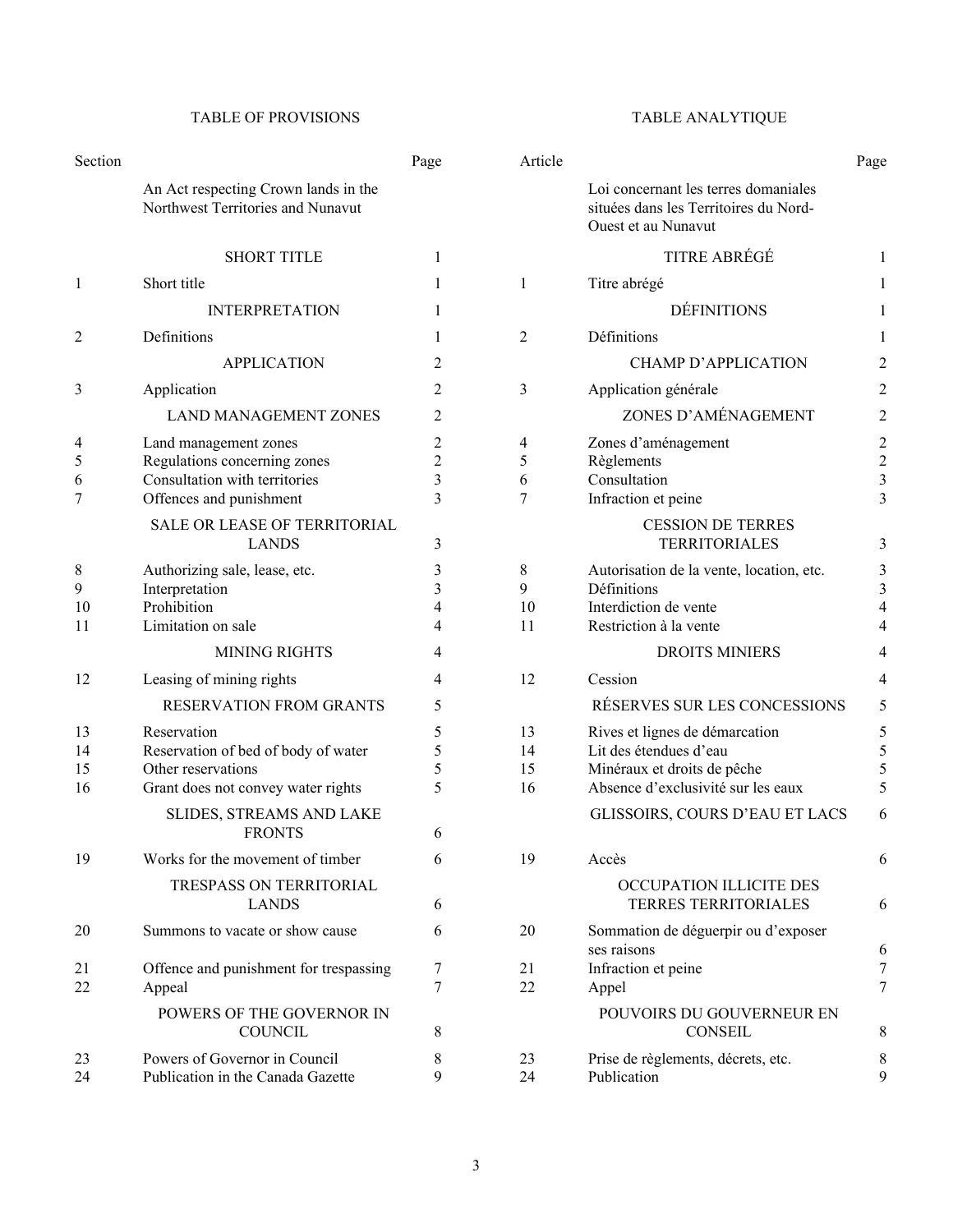### *Territorial Lands — September 4, 2013*

| Section |                               | Page | Article |                               | Page |
|---------|-------------------------------|------|---------|-------------------------------|------|
|         | <b>GENERAL</b>                | 10   |         | <b>DISPOSITIONS GÉNÉRALES</b> | 10   |
| 25      | Effect of receipt             | 10   | 25      | Recu                          | 10   |
| 26      | <b>Execution of documents</b> | 10   | 26      | Signature                     | 10   |
| 27      | Interest                      | 10   | 27      | <b>Intérêts</b>               | 10   |
| 28      | <b>Forms</b>                  | 10   | 28      | Formules                      | 10   |
| 29      | Government employees          | 10   | 29      | Employés de l'État            | 10   |
| 30      | Offence and punishment        | 11   | 30      | Infraction et peine           | 11   |
|         | <b>RELATED PROVISIONS</b>     | 12   |         | <b>DISPOSITIONS CONNEXES</b>  | 12   |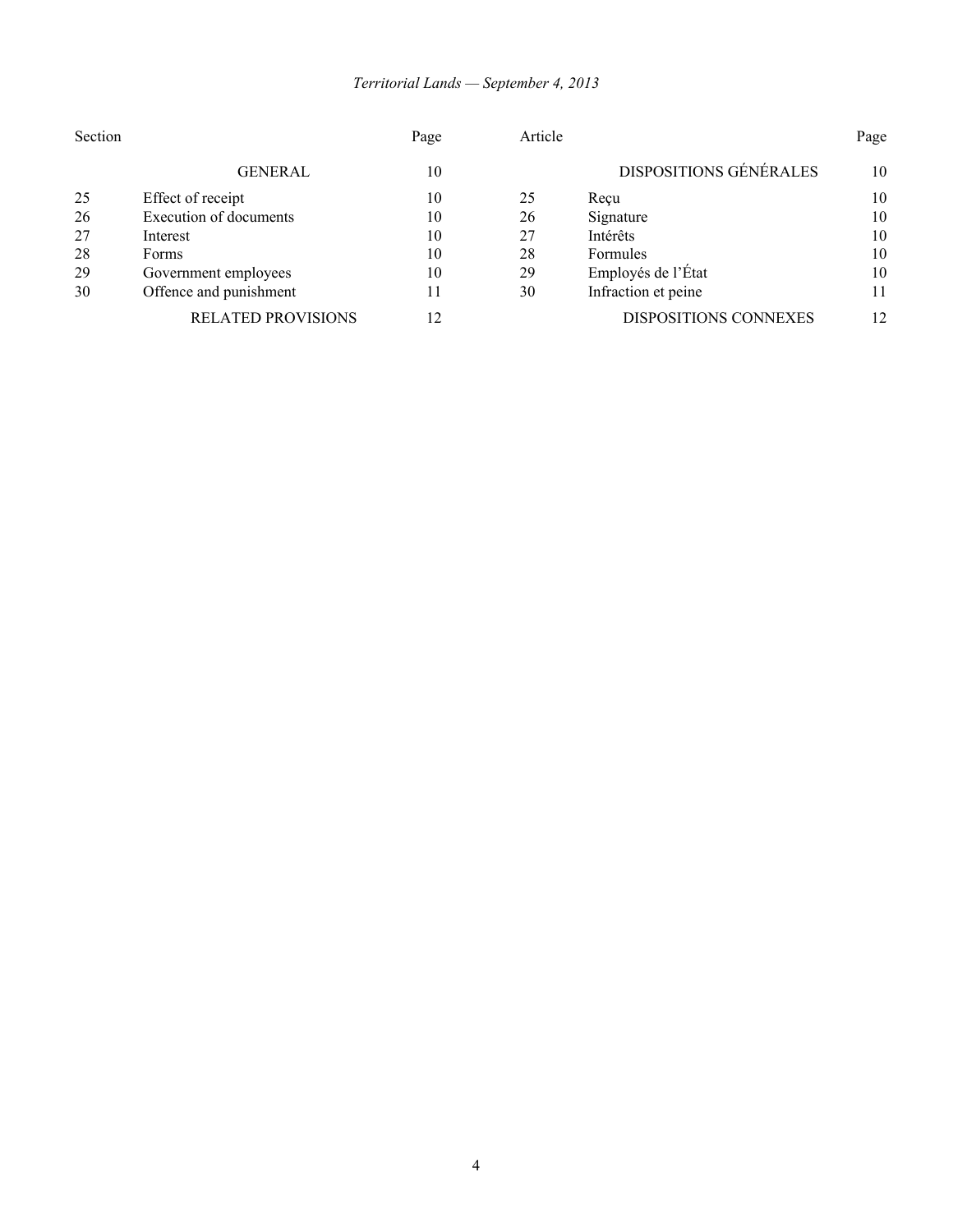

### <span id="page-4-0"></span>**R.S.C., 1985, c. T-7 L.R.C., 1985, ch. T-7**

An Act respecting Crown lands in the Northwest Territories and Nunavut

Short title **1.** This Act may be cited as the *Territorial Lands Act*. R.S., c. T-6, s. 1.

#### INTERPRETATION DÉFINITIONS

Definitions **2.** In this Act,

"Crown" « *Couronne* » "Crown" means Her Majesty in right of Canada;

"grant" « *concession* » "grant" means letters patent under the Great Seal, a notification and any other instrument by which territorial lands may be granted in fee simple or for an equivalent estate;

"judge of the Court" « *juge* » "judge of the Court" means, in relation to any matter arising in the Yukon Territory, a judge of the Supreme Court of the Yukon Territory, in relation to any matter arising in the Northwest Territories, a judge of the Supreme Court of the Northwest Territories, and, in relation to any matter arising in Nunavut, a judge of the Nunavut Court of Justice;

"land" « *terre* » "land" includes mines, minerals, easements, servitudes and all other interests in real property;

"Minister" « *ministre* » "Minister" means the Minister of Indian Affairs and Northern Development or, in respect of any matter related to the Northern Pipeline referred to in the *Northern Pipeline Act*, the member of the Queen's Privy Council for Canada designated as the Minister for the purposes of that Act;

"notification" « *notification* » "notification" means a direction in a form prescribed by the Governor in Council pursuant to paragraph  $23(k)$  and issued pursuant to subsection  $9(2)$ ;

Loi concernant les terres domaniales situées dans les Territoires du Nord-Ouest et au Nunavut

### SHORT TITLE TITRE ABRÉGÉ

**1.** *Loi sur les terres territoriales*. S.R., ch. T-6, art. 1.

| 2. Les définitions qui suivent s'appliquent à | Définitions |  |
|-----------------------------------------------|-------------|--|
| la présente loi.                              |             |  |
| «bois» [Abrogée, 2002, ch. 7, art. 239]       |             |  |

«concession » Acte, notamment lettres patentes délivrées sous le grand sceau ou notification, aux termes duquel des terres territoriales sont concédées en pleine propriété ou à un titre équivalent.

«Couronne » Sa Majesté du chef du Canada. « Couronne »

«juge » Juge de la Cour suprême du Yukon, de la Cour suprême des Territoires du Nord-Ouest ou de la Cour de justice du Nunavut, selon le lieu où l'affaire a pris naissance.

«ministre » Le ministre des Affaires indiennes et du Nord canadien ou, pour toute mesure ayant trait au pipe-line du Nord, le membre du Conseil privé de la Reine pour le Canada chargé de l'application de la *Loi sur le pipe-line du Nord*.

«notification» Notification adressée dans les conditions prévues au paragraphe 9(2) et établie en la forme fixée par le gouverneur en conseil aux termes de l'alinéa 23*k*).

«permis» Permis délivré sous le régime de la présente loi.

«terre» Sont compris dans les terres les mines et les minéraux. En outre, les dispositions les "*Crown*"

« concession » "*grant*"

Titre abrégé

« juge » "*judge of the Court*"

« ministre » "*Minister*"

« notification » "*notification*"

« permis » "*permit*"

« terre » "*land*"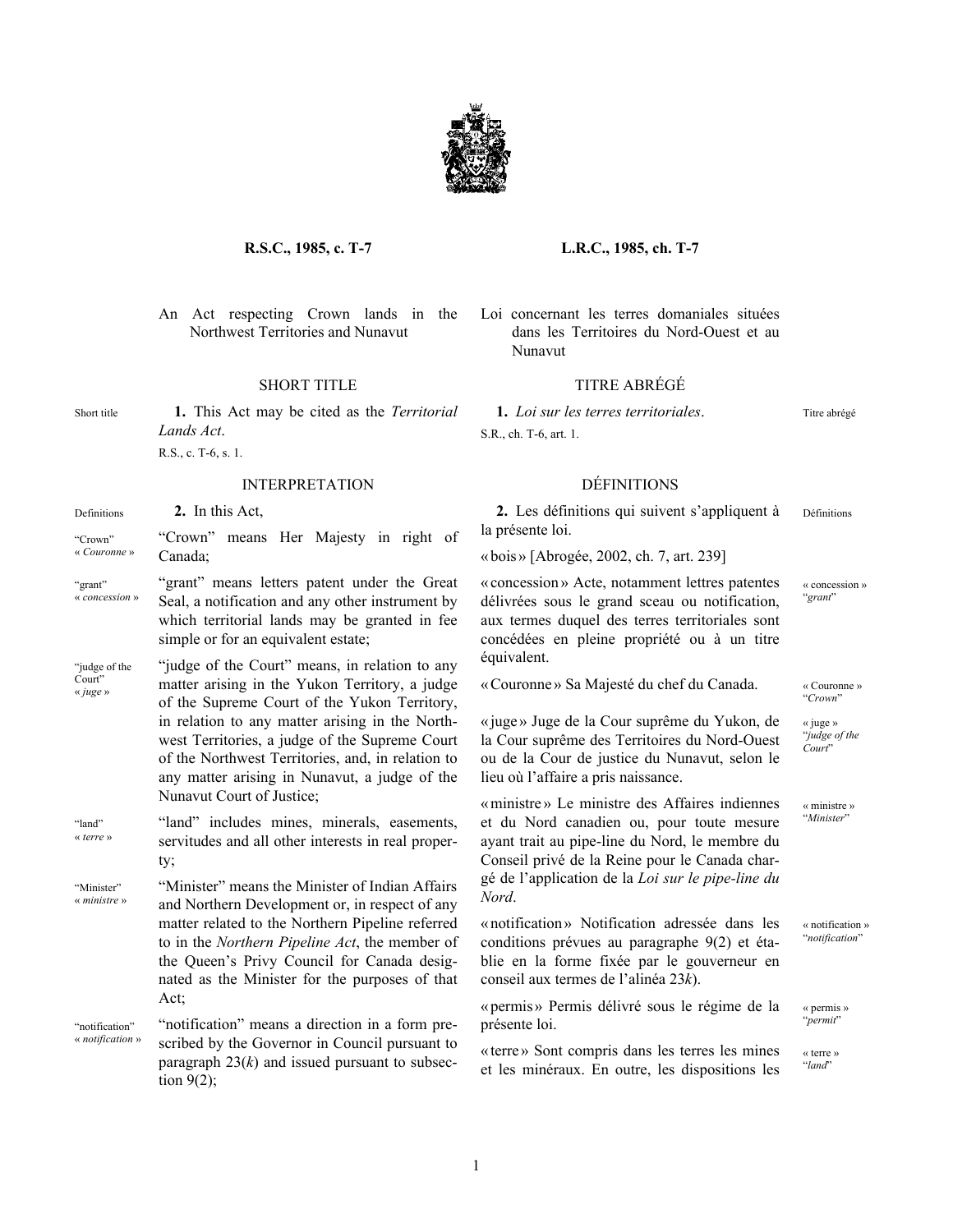<span id="page-5-0"></span>"permit" « *permis* » "permit" means a permit issued under this Act;

"territorial lands"

« *terres territoriales* »

Land management zones

Regulations concerning zones

"territorial lands" means lands, or any interest in lands, in the Northwest Territories or Nunavut that are vested in the Crown or of which the Government of Canada has power to dispose.

"timber" [Repealed, 2002, c. 7, s. 239]

R.S., 1985, c. T-7, s. 2; 1993, c. 28, s. 78; 1999, c. 3, s. 83; 2002, c. 7, s. 239.

- Application **3.** (1) Subject to subsection (2), this Act applies only in respect of territorial lands under the administration of the Minister.
- Application of certain sections (2) Sections 9 and 12 to 16 and paragraph  $23(k)$  apply to territorial lands under the administration and control of the Commissioner of the Northwest Territories or of the Commissioner of Nunavut.
- Application of certain Acts (3) Nothing in this Act shall be construed as limiting the operation of the *Dominion Water Power Act* or the *Canada National Parks Act*.

(4) [Repealed, 2002, c. 7, s. 240]

R.S., 1985, c. T-7, s. 3; R.S., 1985, c. 7 (3rd Supp.), s. 2; 1991, c. 50, s. 45; 1993, c. 28, s. 78, c. 41, s. 13; 2000, c. 32, s. 66; 2002, c. 7, s. 240.

### LAND MANAGEMENT ZONES ZONES D'AMÉNAGEMENT

**4.** Subject to section 6, the Governor in Council may, where the Governor in Council deems it necessary for the protection of the ecological balance or physical characteristics of any area in the Northwest Territories or Nunavut, set apart and appropriate any territorial lands in that area as a land management zone.

R.S., 1985, c. T-7, s. 4; 1993, c. 28, s. 78; 2002, c. 7, s. 241.

**5.** Subject to section 6, the Governor in Council may make regulations respecting

(*a*) the protection, control and use of the surface of land in a land management zone set apart and appropriated under section 4; and

(*b*) the issue of permits for the use of the surface of land in a land management zone, the terms and conditions of those permits and the fees therefor.

R.S., c. 48(1st Supp.), s. 24.

concernant s'appliquent également aux servitudes ou autres droits de nature immobilière.

«terres territoriales» Les terres qui, dans les Territoires du Nord-Ouest ou au Nunavut, sont dévolues à la Couronne ou que le gouvernement du Canada peut légalement aliéner; y sont assimilés les droits réels afférents.

L.R. (1985), ch. T-7, art. 2; 1993, ch. 28, art. 78; 1999, ch. 3, art. 83; 2002, ch. 7, art. 239.

### APPLICATION CHAMP D'APPLICATION

**3.** (1) Sous réserve du paragraphe (2), la présente loi ne s'applique qu'aux terres territoriales dont la gestion a été confiée au ministre.

(2) Toutefois, les articles 9 et 12 à 16, ainsi que l'alinéa 23 *k*), s'appliquent aux terres territoriales dont la gestion et la maîtrise sont confiées au commissaire des Territoires du Nord-Ouest ou à celui du Nunavut.

(3) La présente loi n'a pas pour effet de limiter l'application de la *Loi sur les forces hydrauliques du Canada* ou de la *Loi sur les parcs nationaux du Canada*.

(4) [Abrogé, 2002, ch. 7, art. 240]

L.R. (1985), ch. T-7, art. 3; L.R. (1985), ch. 7 (3<sup>e</sup> suppl.), art. 2; 1991, ch. 50, art. 45; 1993, ch. 28, art. 78, ch. 41, art. 13; 2000, ch. 32, art. 66; 2002, ch. 7, art. 240.

**4.** S'il l'estime nécessaire pour la préservation de l'équilibre écologique ou des caractéristiques physiques d'une région, dans les Territoires du Nord-Ouest ou au Nunavut, le gouverneur en conseil peut classer des terres territoriales en zones d'aménagement.

L.R. (1985), ch. T-7, art. 4; 1993, ch. 28, art. 78; 2002, ch. 7, art. 241.

**5.** Le gouverneur en conseil peut, par règlement, régir: Règlements

*a*) la protection, la surveillance, la gestion et l'usage, en surface, des terres situées dans une zone d'aménagement;

*b*) la délivrance de permis pour l'usage en surface de ces terres ainsi que fixer les conditions à remplir et les droits à acquitter pour leur obtention.

S.R., ch. 48(1<sup>er</sup> suppl.), art. 24.

Idem

Application générale

« terres territoriales » "*territorial lands*"

Application de certaines lois

Zones d'aménagement

2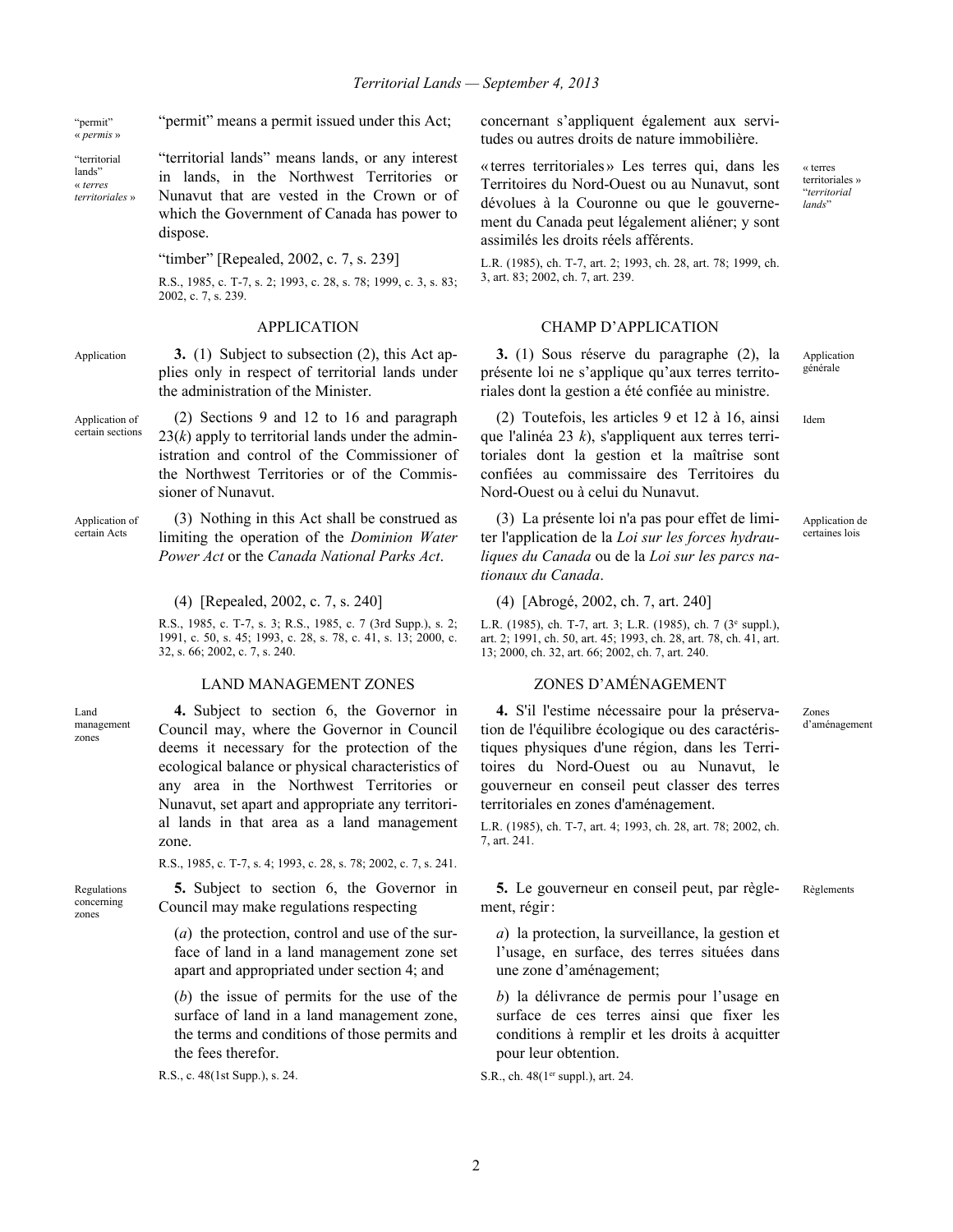<span id="page-6-0"></span>Consultation with territories

**6.** The powers mentioned in sections 4 and 5 may be exercised by the Governor in Council only after consultation with the Council of the Northwest Territories or the Legislative Assembly of Nunavut, as the case may be, where the Governor in Council deems the consultation to be practicable or, otherwise, after consultation with each of the members of that Council or Legislative Assembly with whom consultation can then be effected.

R.S., 1985, c. T-7, s. 6; 1993, c. 28, s. 78; 2002, c. 7, s. 242.

Offences and punishment

**7.** (1) Every person who

(*a*) contravenes any regulation made pursuant to section 5, or

(*b*) fails to comply with any term or condition of a permit issued pursuant to such regulations

is guilty of an offence and liable on summary conviction to a fine not exceeding five thousand dollars.

Continuing offence

(2) Where an offence under subsection (1) is committed on more than one day or is continued for more than one day, it shall be deemed to be a separate offence for each day on which the offence is committed or continued.

R.S., c. 48(1st Supp.), s. 24.

### SALE OR LEASE OF TERRITORIAL LANDS

Authorizing sale, lease, etc. **8.** Subject to this Act, the Governor in Council may authorize the sale, lease or other disposition of territorial lands and may make regulations authorizing the Minister to sell, lease or otherwise dispose of territorial lands subject to such limitations and conditions as the Governor in Council may prescribe.

R.S., c. T-6, s. 4.

Interpretation **9.** (1) In this section, the expressions "registrar" and "certificate of title" have the meanings assigned by any ordinance of the Northwest Territories or any law of the Legislature for Nunavut in respect of title to real property.

Issue of notification (2) A notification may be issued to a registrar directing the registrar to issue a certificate of title to a person named therein in respect of territorial lands described therein that are within the registration district administered by the registrar.

**6.** Le gouverneur en conseil ne peut exercer les pouvoirs visés aux articles 4 et 5 qu'après consultation du Conseil des Territoires du Nord-Ouest ou de l'Assemblée législative du Nunavut, selon le cas, ou au moins des membres de l'un ou l'autre pouvant être joints.

L.R. (1985), ch. T-7, art. 6; 1993, ch. 28, art. 78; 2002, ch. 7, art. 242.

**7.** (1) Commet une infraction et encourt, sur déclaration de culpabilité par procédure sommaire, une amende maximale de cinq mille dollars quiconque :

*a*) soit contrevient à un règlement pris en application de l'article 5;

*b*) soit ne satisfait pas aux conditions du permis délivré en application de ces règlements.

(2) Il est compté une infraction pour chacun des jours au cours desquels se commet ou se continue l'une des infractions prévues au paragraphe (1).

S.R., ch. 48(1<sup>er</sup> suppl.), art. 24.

### CESSION DE TERRES TERRITORIALES

**8.** Sous réserve des autres dispositions de la présente loi, le gouverneur en conseil peut autoriser la cession, notamment par vente ou location, de terres territoriales; il peut également, par règlement, déléguer au ministre ce pouvoir et l'assortir éventuellement de restrictions ou conditions.

S.R., ch. T-6, art. 4.

**9.** (1) Au présent article, « certificat de titre » et « directeur du bureau des titres de biens-fonds » s'entendent au sens de l'ordonnance des Territoires du Nord-Ouest ou de la loi de la Législature du Nunavut, selon le cas, applicables en matière de titres fonciers.

(2) Il peut être demandé par notification au directeur du bureau des titres de biens-fonds dans le ressort duquel se trouvent les terres territoriales qui y sont mentionnées de délivrer au cessionnaire désigné un certificat de titre relatif à ces terres.

Infraction et peine

Consultation

Infraction continue

Autorisation de la vente, location, etc.

Définitions

Notification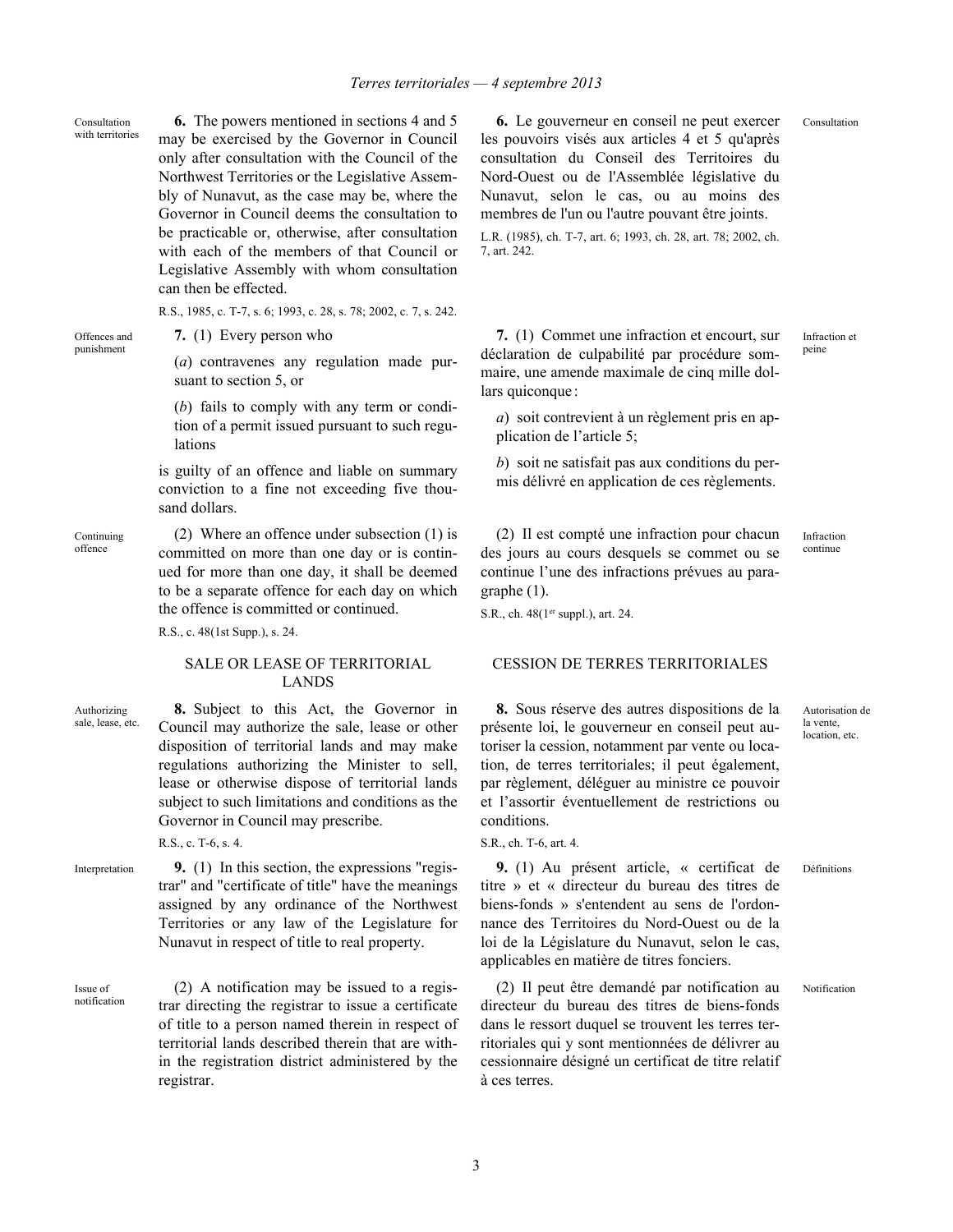<span id="page-7-0"></span>

| Execution of<br>notification                  | $(3)$ A notification pursuant to subsection $(2)$<br>shall be signed and issued,<br>(a) in the case of territorial lands described<br>in subsection $3(1)$ , by the Minister, the<br>Deputy Minister or any other officer of the<br>Department authorized in writing for that<br>purpose by the Minister; and<br>$(b)$ in the case of territorial lands described<br>in subsection $3(2)$ , by the Commissioner of<br>the Northwest Territories if the lands are in<br>the Northwest Territories or by the Commis-<br>sioner of Nunavut if the lands are in<br>Nunavut. | (3) La notification est signée et adressée :<br>a) dans le cas des terres territoriales visées<br>au paragraphe $3(1)$ , par le ministre, le sous-<br>ministre ou tout autre fonctionnaire du mi-<br>nistère ayant reçu délégation écrite à cet ef-<br>fet;<br>b) dans le cas des terres territoriales visées<br>au paragraphe $3(2)$ , par le commissaire des<br>Territoires du Nord-Ouest ou celui du Nuna-<br>vut, selon le cas. | Signature                 |
|-----------------------------------------------|-------------------------------------------------------------------------------------------------------------------------------------------------------------------------------------------------------------------------------------------------------------------------------------------------------------------------------------------------------------------------------------------------------------------------------------------------------------------------------------------------------------------------------------------------------------------------|-------------------------------------------------------------------------------------------------------------------------------------------------------------------------------------------------------------------------------------------------------------------------------------------------------------------------------------------------------------------------------------------------------------------------------------|---------------------------|
| Effect of issue<br>of notification            | (4) The issue of a notification pursuant to<br>subsection $(2)$ has the same force and effect as<br>a grant of territorial land made by letters patent<br>under the Great Seal.                                                                                                                                                                                                                                                                                                                                                                                         | (4) La notification vaut concession effectuée<br>par lettres patentes délivrées sous le grand<br>sceau.                                                                                                                                                                                                                                                                                                                             | Effet                     |
| Notification to<br>set out nature of<br>grant | (5) A notification shall set out the nature of<br>the estate thereby granted and any easements,<br>rights or other interests excepted or reserved<br>therefrom.<br>R.S., 1985, c. T-7, s. 9; 1993, c. 28, s. 78, c. 41, s. 14; 2002,<br>c. $7, s. 243$ .                                                                                                                                                                                                                                                                                                                | (5) La notification énonce la nature des<br>droits concédés, y compris les servitudes, ex-<br>clusions ou réserves y afférentes.<br>L.R. (1985), ch. T-7, art. 9; 1993, ch. 28, art. 78, ch. 41, art.<br>14; 2002, ch. 7, art. 243.                                                                                                                                                                                                 | Teneur                    |
| Prohibition                                   | 10. No territorial lands suitable for muskrat<br>farming shall be sold.<br>R.S., c. T-6, s. 6.                                                                                                                                                                                                                                                                                                                                                                                                                                                                          | 10. Les terres territoriales propres à l'éle-<br>vage du rat musqué ne peuvent être vendues.<br>S.R., ch. T-6, art. 6.                                                                                                                                                                                                                                                                                                              | Interdiction de<br>vente  |
| Limitation on<br>sale                         | 11. (1) Not more than one hundred and six-<br>ty acres of territorial lands may be sold to any<br>one person without the approval of the Gover-<br>nor in Council.                                                                                                                                                                                                                                                                                                                                                                                                      | 11. $(1)$ Il ne peut être vendu plus de cent<br>soixante acres de terres territoriales à une seule<br>et même personne sans l'approbation du gou-<br>verneur en conseil.                                                                                                                                                                                                                                                            | Restriction à la<br>vente |
| Limitation on<br>lease                        | $(2)$ Subject to subsection $(3)$ , not more than<br>six hundred and forty acres of territorial lands<br>may be leased to any one person without the<br>approval of the Governor in Council.                                                                                                                                                                                                                                                                                                                                                                            | (2) Il ne peut être cédé à bail plus de six cent<br>quarante acres de terres territoriales à une seule<br>et même personne sans l'approbation du gou-<br>verneur en conseil.                                                                                                                                                                                                                                                        | Restriction au<br>bail    |
| Other limitation                              | (3) Where territorial lands are hay lands or<br>lands suitable for grazing or muskrat farming,<br>not more than six thousand four hundred acres<br>may be leased to any one person without the<br>approval of the Governor in Council.<br>R.S., c. T-6, s. 7.                                                                                                                                                                                                                                                                                                           | (3) S'il s'agit de terres territoriales produi-<br>sant du foin, ou propres au pâturage ou à l'éle-<br>vage du rat musqué, la superficie visée au para-<br>graphe (2) est portée à six mille quatre cents<br>acres.<br>S.R., ch. T-6, art. 7.                                                                                                                                                                                       | Exception                 |
|                                               | <b>MINING RIGHTS</b>                                                                                                                                                                                                                                                                                                                                                                                                                                                                                                                                                    | <b>DROITS MINIERS</b>                                                                                                                                                                                                                                                                                                                                                                                                               |                           |
| Leasing of<br>mining rights                   | 12. The Governor in Council may make reg-<br>ulations for the leasing of mining rights in, un-<br>der or on territorial lands and the payment of<br>royalties therefor, but such regulations shall<br>provide for the protection of and compensation                                                                                                                                                                                                                                                                                                                    | 12. Le gouverneur en conseil peut prendre<br>des règlements régissant la cession à bail de<br>droits miniers sur la surface ou le sous-sol de<br>terres territoriales et prévoyant le paiement des<br>redevances correspondantes; ces règlements                                                                                                                                                                                    | Cession                   |

to the holders of surface rights.

R.S., c. T-6, s. 8.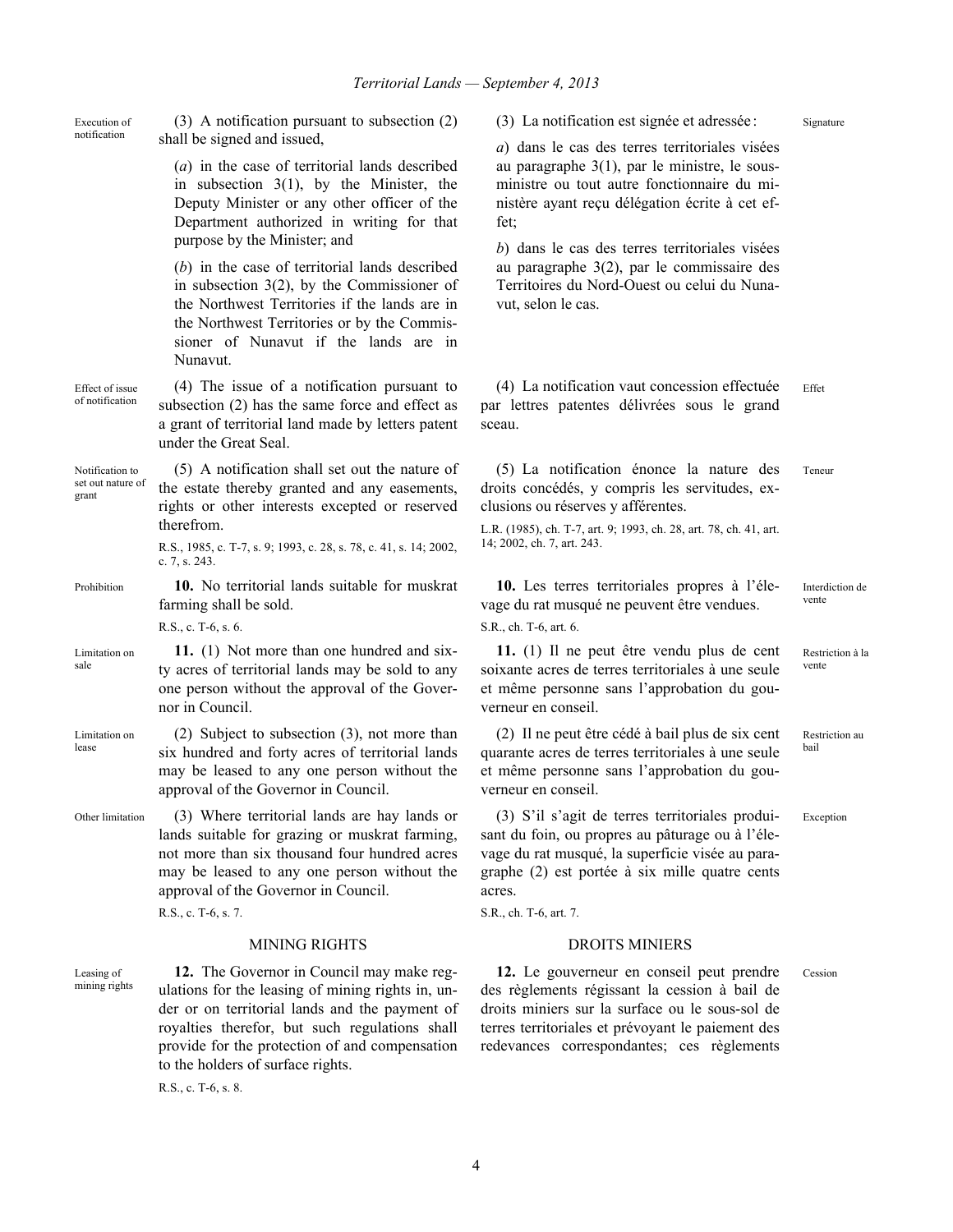doivent assurer la protection et l'indemnisation des titulaires des droits de surface.

S.R., ch. T-6, art. 8.

### RESERVATION FROM GRANTS RÉSERVES SUR LES CONCESSIONS

**13.** Dans toute concession, sauf instruction contraire du gouverneur en conseil, sont réputés réservés à la Couronne, sur une largeur de cent pieds mesurée à partir de la laisse de haute mer ou de la ligne de démarcation en jeu, selon le cas, les abords:

*a*) de la mer ou d'une échancrure de celle-ci;

*b*) des rives de toute étendue d'eau navigable ou de leurs échancrures;

*c*) de la ligne de démarcation entre le Yukon et l'Alaska, entre le Yukon et les Territoires du Nord-Ouest, entre les Territoires du Nord-Ouest et le Nunavut, ou entre le Yukon, les Territoires du Nord-Ouest ou le Nunavut et les provinces du Manitoba, de la Saskatchewan, d'Alberta ou de la Colombie-Britannique.

L.R. (1985), ch. T-7, art. 13; 1993, ch. 28, art. 78; 1998, ch. 15, art. 40; 2002, ch. 7, art. 244(A).

**14.** Sauf stipulation contraire de la concession, le lit d'une étendue d'eau contiguë aux terres concédées est réputé réservé à la Couronne jusqu'à la laisse de haute mer.

S.R., ch. T-6, art. 10.

**15.** Sont réputés réservés à la Couronne, sur les terres territoriales concédées :

Minéraux et droits de pêche

Lit des étendues d'eau

Rives et lignes de démarcation

*a*) les minerais et autres minéraux, notamment les hydrocarbures liquides ou gazeux, qui peuvent y être découverts, en surface ou dans le sous-sol, le droit de les exploiter ainsi que les droits d'accès, d'usage et d'occupation nécessaires pour l'exploitation et l'extraction des minéraux;

*b*) les droits de pêche ainsi que les droits d'occupation à cette fin sur les terres territoriales elles-mêmes ou leurs abords.

S.R., ch. T-6, art. 11.

**16.** Sauf stipulation contraire de l'acte en cause, l'octroi de droits sur des terres territoriales — par concession, bail ou autre forme d'aliénation — ne confère aucun droit d'exclu-

Absence d'exclusivité sur les eaux

<span id="page-8-0"></span>Reservation **13.** Unless otherwise ordered by the Governor in Council, a strip of land one hundred feet in width, measured from ordinary high water mark or from the boundary line, as the case may be, shall be deemed to be reserved to the Crown out of every grant of territorial lands where the land extends

(*a*) to the sea or an inlet thereof;

(*b*) to the shore of any navigable water or an inlet thereof; or

(*c*) to the boundary line between Yukon and Alaska, or between Yukon and the Northwest Territories, or between the Northwest Territories and Nunavut or between Yukon, the Northwest Territories or Nunavut and the Province of Manitoba, Saskatchewan, Alberta or British Columbia.

R.S., 1985, c. T-7, s. 13; 1993, c. 28, s. 78; 1998, c. 15, s. 40; 2002, c. 7, s. 244(E).

Reservation of bed of body of water

Other reservations

rights

**14.** Unless the grant contains a provision to the contrary, the bed, below ordinary high water mark, of a body of water shall be deemed to be reserved to the Crown out of every grant of territorial lands where the lands border a body of water.

R.S., c. T-6, s. 10.

**15.** There shall be deemed to be reserved to the Crown out of every grant of territorial lands

> (*a*) all mines and minerals whether solid, liquid or gaseous that may be found to exist in, under or on those lands, together with the right to work the mines and minerals and for this purpose to enter on, use and occupy the lands or so much thereof and to such extent as may be necessary for the working and extraction of the minerals; and

> (*b*) all rights of fishery and fishing and occupation in connection therewith on or around or adjacent to those lands.

R.S., c. T-6, s. 11.

Grant does not convey water **16.** Unless the grant or other document establishing a grant, lease or other disposition of territorial lands expressly states the contrary, no grant, lease or other disposition of territorial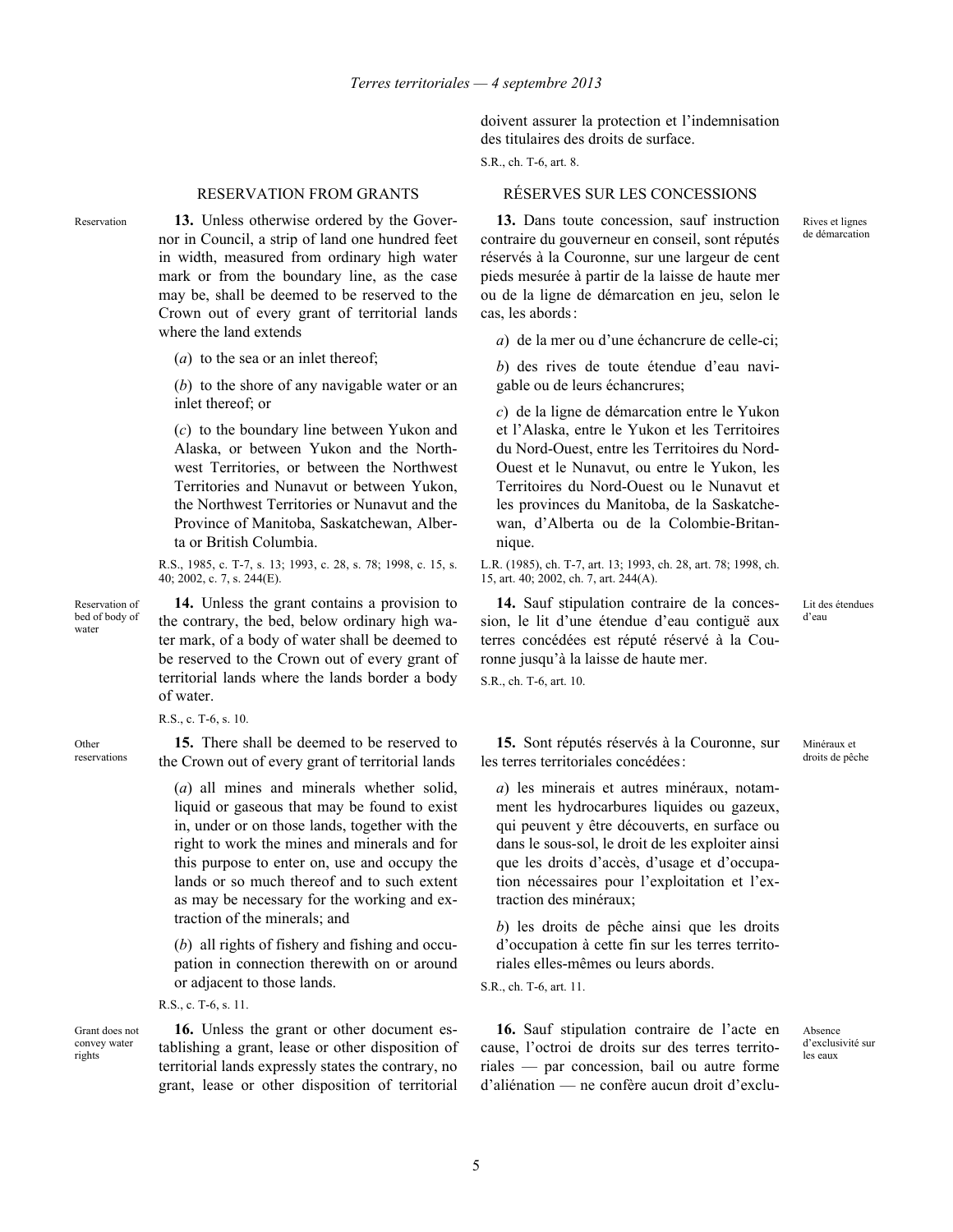<span id="page-9-0"></span>lands conveys any exclusive right, privilege, property or interest with respect to any lake, river, stream or other body of water, within, bordering or passing through the lands.

R.S., c. T-6, s. 12.

Works for the movement of timber

**19.** Unless the grant or other document establishing a grant, lease or other disposition of territorial lands expressly states the contrary, no grant, lease or other disposition of territorial lands

(*a*) conveys any right, title or interest in or to any slide, dam, pier, boom or other work constructed, for the purpose of facilitating the movement of timber, prior to the date of the grant, lease or other disposition of land;

(*b*) affects the unimpeded right to use or repair the works referred to in paragraph (*a*); or

(*c*) affects the unimpeded right to use, for the purpose of facilitating the movement of timber, all streams, lakes, bodies of water, portage roads or trails past rapids, falls or other natural obstacles or connecting bodies of water, or any land that has to be used in connection therewith.

R.S., c. T-6, s. 15.

#### TRESPASS ON TERRITORIAL LANDS OCCUPATION ILLICITE DES TERRES

Summons to vacate or show cause

**20.** (1) Where under this Act the right of any person to use, possess or occupy territorial lands has been forfeited or where, in the opinion of the Minister, a person is wrongfully or without lawful authority using, possessing or occupying territorial lands and that person continues to use, possess or occupy or fails to deliver up possession of the lands, an officer of the Department of Indian Affairs and Northern Development authorized by the Minister for that purpose may apply to a judge of the Court for a summons directed to that person calling on that person

(*a*) to forthwith vacate or abandon and cease using, possessing or occupying the lands; or

sivité sur les étendues d'eau — notamment lacs et cours d'eau — qui y sont enclavées, les bordent ou les traversent. S.R., ch. T-6, art. 12.

**17.** [Repealed, 2002, c. 7, s. 245] **17.** [Abrogé, 2002, ch. 7, art. 245]

**18.** [Repealed, 2002, c. 7, s. 245] **18.** [Abrogé, 2002, ch. 7, art. 245]

### SLIDES, STREAMS AND LAKE FRONTS GLISSOIRS, COURS D'EAU ET LACS

**19.** Sauf stipulation contraire de l'acte y afférent, la concession, la cession à bail ou toute autre forme d'aliénation de terres territoriales n'a pas pour effet de :

*a*) conférer un droit quelconque sur les ouvrages — notamment glissoirs, digues, jetées ou barrages flottants — destinés à faciliter la descente du bois et construits antérieurement à la date de l'acte en cause;

*b*) restreindre le droit d'utiliser ou de réparer, sans entrave, les ouvrages mentionnés à l'alinéa *a*);

*c*) restreindre le droit d'utiliser, sans entrave, pour le flottage et le transport du bois, les eaux courantes et stagnantes, les chemins ou sentiers de portage contournant des rapides, chutes ou autres obstacles naturels ou reliant des étendues d'eau et les terres qui se trouvent sur le parcours.

S.R., ch. T-6, art. 15.

## TERRITORIALES

**20.** (1) Dans les cas d'utilisation, de possession ou d'occupation se poursuivant malgré la déchéance du droit correspondant ou jugées par le ministre contraires à la loi ou illicites, le fonctionnaire du ministère habilité à cet effet par le ministre peut demander à un juge d'adresser au contrevenant une sommation, selon le cas:

*a*) lui enjoignant de déguerpir immédiatement;

*b*) précisant qu'il dispose de trente jours après sa signification pour exposer ses motifs d'opposition à l'expulsion.

Sommation de déguerpir ou d'exposer ses raisons

Accès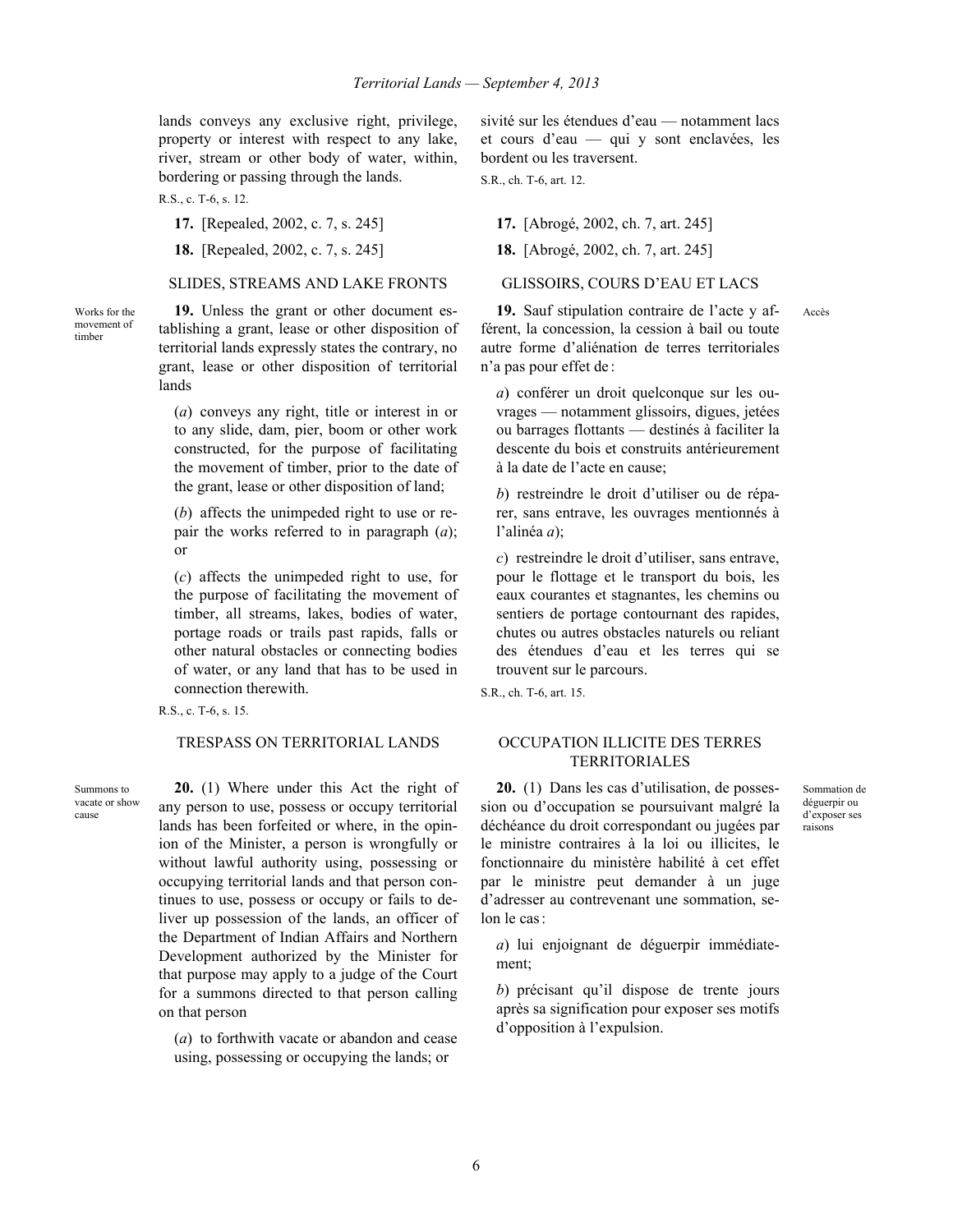<span id="page-10-0"></span>(*b*) within thirty days after service of the summons on that person to show cause why an order or warrant should not be made for the removal of that person from the lands.

Warrant for removal

(2) Where a summons has been served under subsection (1) and within thirty days from the service thereof the person named in the summons has not removed from, vacated or ceased using, possessing or occupying the lands or has not shown cause why he should not do so, a judge of the Court may make an order or warrant for that person's summary removal from the lands.

Persons executing warrant

warrant

Service of summons or warrant

(3) A warrant made under subsection (2) shall be executed by a sheriff, bailiff, constable or other person to whom it is delivered for that purpose and he has all the powers, rights, immunities and privileges enjoyed by a sheriff, constable or other peace officer in the execution of his duty.

Execution of (4) A person to whom an order or warrant made under subsection (2) is addressed shall forthwith remove the person named therein from the lands and all members of that person's family, employees, servants, labourers, tenants or other persons employed by or living with that person or that person's tenants.

> (5) Service of a summons or warrant under this section shall be made by leaving a copy with an adult person found on the lands and by posting up another copy in a conspicuous place on the lands or, where no adult person is found on the lands, by posting up copies in two conspicuous places thereon.

R.S., c. T-6, s. 16.

Offence and punishment for trespassing

**21.** A person who remains on territorial lands, returns thereto or assumes any possession or occupancy thereof after having been ordered to vacate them under section 20 or after having been removed therefrom under that section is guilty of an offence and liable on summary conviction to a fine not exceeding three hundred dollars or to imprisonment for a term not exceeding six months or to both.

R.S., c. T-6, s. 17.

Appeal **22.** The order or judgment of a judge of the Court in any action or proceedings under this Act is subject to an appeal by a party to the ac-

(2) Si le contrevenant n'obtempère pas à la sommation dans les trente jours de sa signification, un juge peut rendre une ordonnance ou décerner un mandat d'expulsion sommaire à son encontre.

Mandat d'expulsion

Agents d'exécution du mandat

Exécution

(3) Le mandat d'expulsion est exécuté par un shérif, un huissier, un agent de police ou par toute autre personne désignée à cet effet, l'exécutant ayant les pouvoirs, droits et immunités attribués à un agent de la paix dans l'exécution de ses fonctions.

(4) L'exécutant du mandat ou de l'ordonnance expulse sans tarder le contrevenant qui en est l'objet ainsi que ceux qui vivent avec lui ou sont à son service, notamment les membres de sa famille, ses employés, serviteurs, ouvriers ou locataires et ceux qui vivent avec ses locataires ou sont à leur service.

(5) La signification de la sommation ou du mandat s'effectue par remise d'une copie à un adulte rencontré sur les lieux et par affichage d'une autre copie en un endroit bien en vue sur les terres; en l'absence d'adulte, les deux copies sont affichées en deux endroits bien en vue.

#### S.R., ch. T-6, art. 16.

**21.** Quiconque demeure sur des terres territoriales qu'il a été sommé d'évacuer aux termes de l'article 20 ou y retourne, en prend possession ou les occupe après en avoir été expulsé en application du même article commet une infraction et encourt, sur déclaration de culpabilité par procédure sommaire, une amende maximale de trois cents dollars et un emprisonnement maximal de six mois, ou l'une de ces peines.

**22.** Les ordonnances ou jugements rendus par le juge dans le cadre de la présente loi sont Appel

Signification de la sommation ou du mandat

Infraction et peine

7

S.R., ch. T-6, art. 17.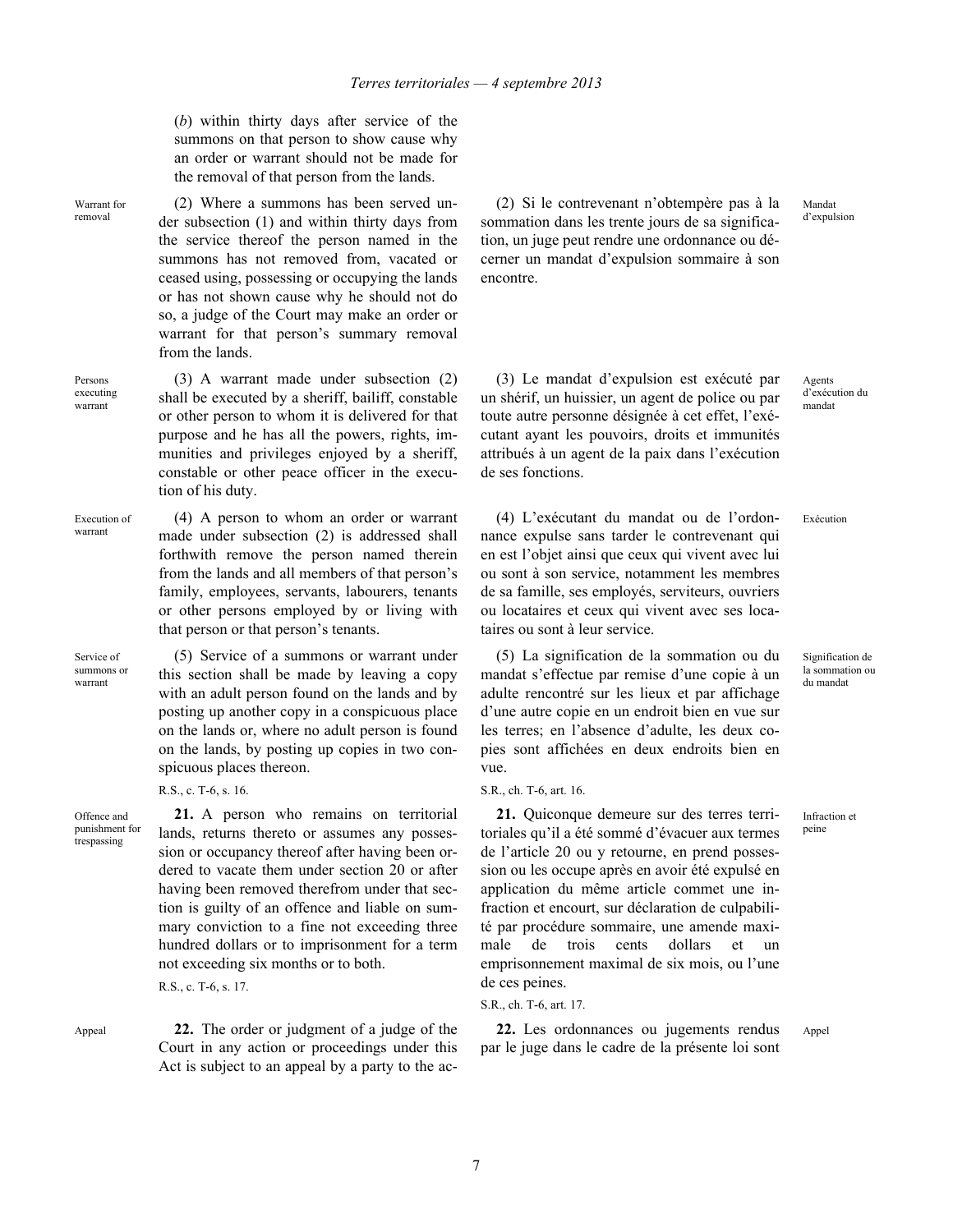<span id="page-11-0"></span>tion or proceedings in the same manner as any other order or judgment of a judge of the Court. R.S., c. T-6, s. 18.

#### POWERS OF THE GOVERNOR IN COUNCIL

**23.** The Governor in Council may

Powers of Governor in Council

(*a*) on setting out the reasons for withdrawal in the order, order the withdrawal of any tract or tracts of territorial lands from disposal under this Act;

(*b*) set apart and appropriate territorial lands for the sites of places of public worship, burial grounds, schools, market places, jails, court houses, town halls, public parks or gardens, hospitals, harbours, landings, bridge sites, airports, landing fields, railway stations, town-sites, historic sites or for other public purposes and, at any time before the issue of a grant, alter or revoke those appropriations;

(*c*) order that grants or leases for a nominal consideration be made of the lands appropriated under paragraph (*b*) and that there be expressed in any grant or lease the trusts and uses to which the territorial lands granted or leased thereby are subject;

(*d*) set apart and appropriate such areas or lands as may be necessary

(i) to enable the Government of Canada to fulfil its obligations under treaties with the Indians and to make free grants or leases for that purpose, or

(ii) for any other purpose that the Governor in Council may consider to be conducive to the welfare of the Indians:

(*e*) set apart and appropriate territorial lands for use as game preserves, game sanctuaries, bird sanctuaries, public shooting grounds, public resorts or for any other similar public purpose;

(*f*) authorize the acquisition by any railway, power company or pipeline company, on and subject to such terms and conditions as may be deemed proper, of a right-of-way for a road bed, for transmission lines or for pipelines through territorial lands together with such other territorial lands as may be deemed necessary for stations, station

susceptibles d'appel au même titre que ses autres ordonnances ou jugements.

S.R., ch. T-6, art. 18.

#### POUVOIRS DU GOUVERNEUR EN CONSEIL.

**23.** Le gouverneur en conseil peut:

Prise de règlements, décrets, etc.

*a*) par décret motivé, déclarer inaliénables des parcelles territoriales; *b*) réserver des terres territoriales à des

lieux publics, notamment édifices consacrés au culte, cimetières, écoles, marchés, prisons, palais de justice, hôtels de ville, parcs ou jardins, hôpitaux, ports, débarcadères, ponts, aéroports, pistes d'atterrissage, gares, lieux historiques et villes, étant entendu que cette affectation est sujette à modification et à annulation tant que les terres en question n'ont pas été concédées;

*c*) ordonner que les terres territoriales ainsi réservées fassent l'objet, pour une somme symbolique, de concessions ou baux mentionnant expressément leur destination;

*d*) réserver les périmètres ou terres nécessaires:

(i) soit en vue de permettre au gouvernement du Canada de remplir ses obligations aux termes des traités conclus avec les Indiens et d'accorder des concessions ou des baux gratuits à cette fin,

(ii) soit en vue de réaliser toute fin qu'il juge de nature à contribuer au bien-être des Indiens;

*e*) réserver des terres territoriales à des fins publiques, notamment comme réserves de chasse, refuges de gibier et d'oiseaux, champs de tir publics et lieux de villégiature;

*f*) autoriser l'acquisition, par des compagnies de chemins de fer ou des entreprises distribuant l'électricité ou exploitant un pipeline, aux conditions jugées indiquées, d'une emprise sur les terres territoriales pour les voies ferrées, lignes de transport ou pipeline les traversant ainsi que des terrains jugés nécessaires à l'aménagement de gares, d'ateliers et autres bâtiments, ouvrages et dépendances;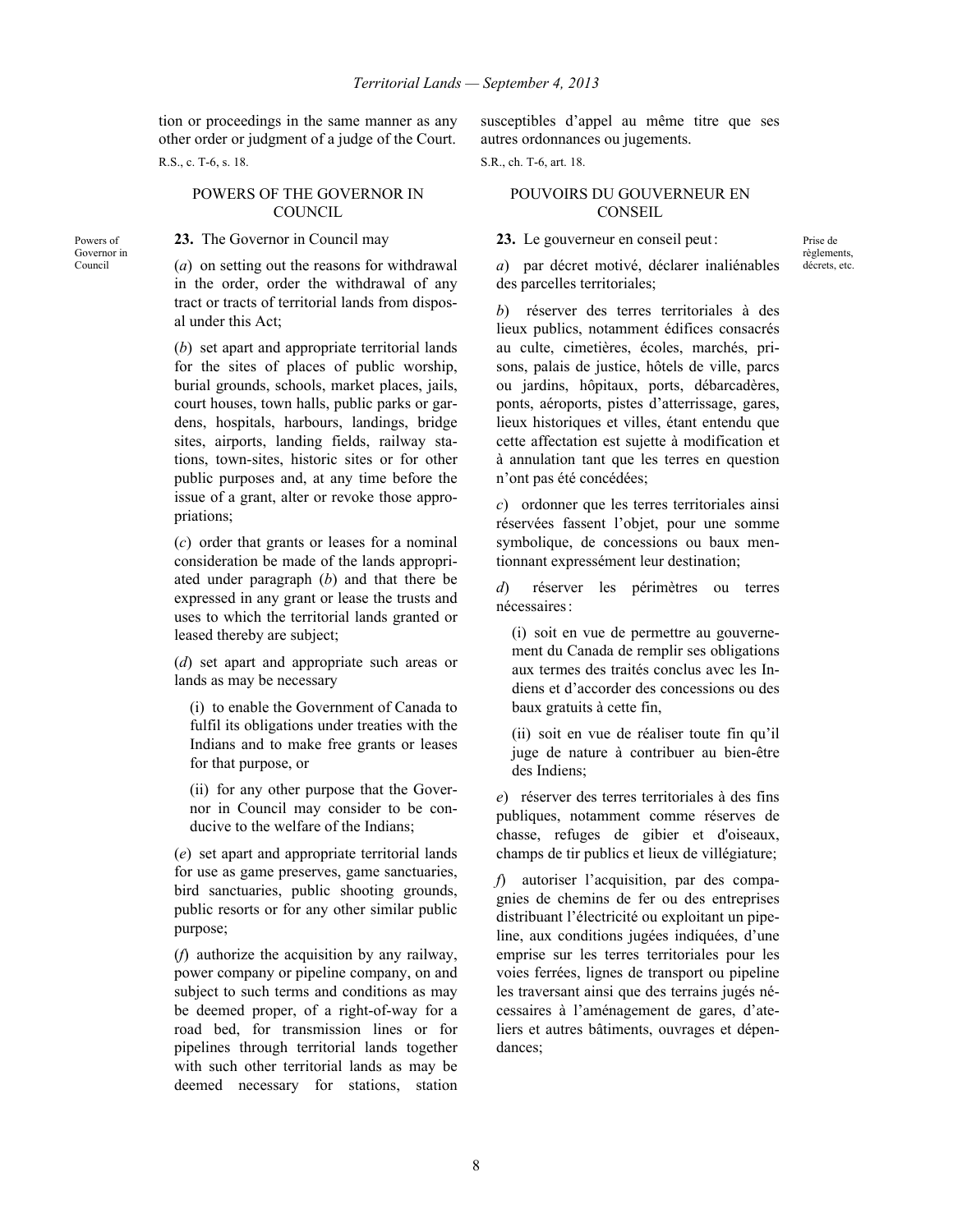<span id="page-12-0"></span>grounds, workshops, buildings, yards, pumps, tanks, reservoirs or other appurtenances in connection therewith;

(*g*) divide territorial lands into mining districts and land districts;

(*h*) make regulations or orders with respect to any question affecting territorial lands under which persons designated in the regulations or orders may inquire into such a question and may, for the purposes of the inquiry, summon and bring before them any person whose attendance they consider necessary to the inquiry, examine that person under oath, compel the production of documents and do all things necessary to provide a full and proper inquiry;

(*i*) prescribe a tariff of fees for copies of maps, plans, field notes, documents, papers and other records pertaining to territorial lands, and for the preparation of documents evidencing a sale, lease or other disposition of territorial lands and for the registration of any documents pertaining to territorial lands;

(*j*) make regulations respecting the protection, control and use of the surface of territorial lands;

(*k*) prescribe the form of the notification that may be issued pursuant to section 9 and the fee for the issue thereof; and

(*l*) make such orders and regulations as are deemed necessary to carry out the purposes and provisions of this Act.

R.S., 1985, c. T-7, s. 23; 1992, c. 1, s. 144(F); 1994, c. 26, s. 68; 2002, c. 7, s. 246.

Publication in the *Canada Gazette*

#### **24.** A copy of

(*a*) each order setting apart and appropriating any territorial lands as a land management zone that the Governor in Council proposes to make under section 4, and

(*b*) each regulation or amendment to a regulation that the Governor in Council proposes to make under section 5 or paragraph 23(*j*),

shall be published in the *Canada Gazette* and a reasonable opportunity shall be afforded to all interested persons to make representations to the Minister with respect thereto.

R.S., c. 48(1st Supp.), s. 26.

*g*) diviser des terres territoriales en circonscriptions et en districts miniers;

*h*) autoriser, par décret ou règlement, certaines personnes à faire enquête sur toute question touchant les terres territoriales et, à cet effet, à convoquer des témoins, les interroger sous serment et les obliger à produire des documents, et, de façon générale, à prendre toutes les mesures utiles à l'enquête;

*i*) établir le tarif des droits à acquitter pour des cartes, plans, notes, documents ou autres pièces se rapportant aux terres territoriales, ainsi que pour la préparation des actes et leur enregistrement;

*j*) régir, par règlement, la surveillance, la gestion, la protection et l'usage, en surface, des terres territoriales;

*k*) fixer la forme de la notification prévue à l'article 9, ainsi que les droits y afférents;

*l*) prendre, par règlement ou décret, toute autre mesure jugée nécessaire à l'application de la présente loi.

L.R. (1985), ch. T-7, art. 23; 1992, ch. 1, art. 144(F); 1994, ch. 26, art. 68; 2002, ch. 7, art. 246.

#### **24.** Sont publiés dans la *Gazette du Canada*:

Publication

*a*) les projets de décret d'application de l'article 4 visant le classement des terres territoriales en zones d'aménagement;

*b*) les projets de règlements d'application de l'article 5 ou de l'alinéa 23*j*), ou de modification de ces règlements.

Les intéressés se voient accorder la possibilité de présenter au ministre leurs observations à cet égard.

S.R., ch.  $48(1<sup>er</sup> supp.),$  art. 26.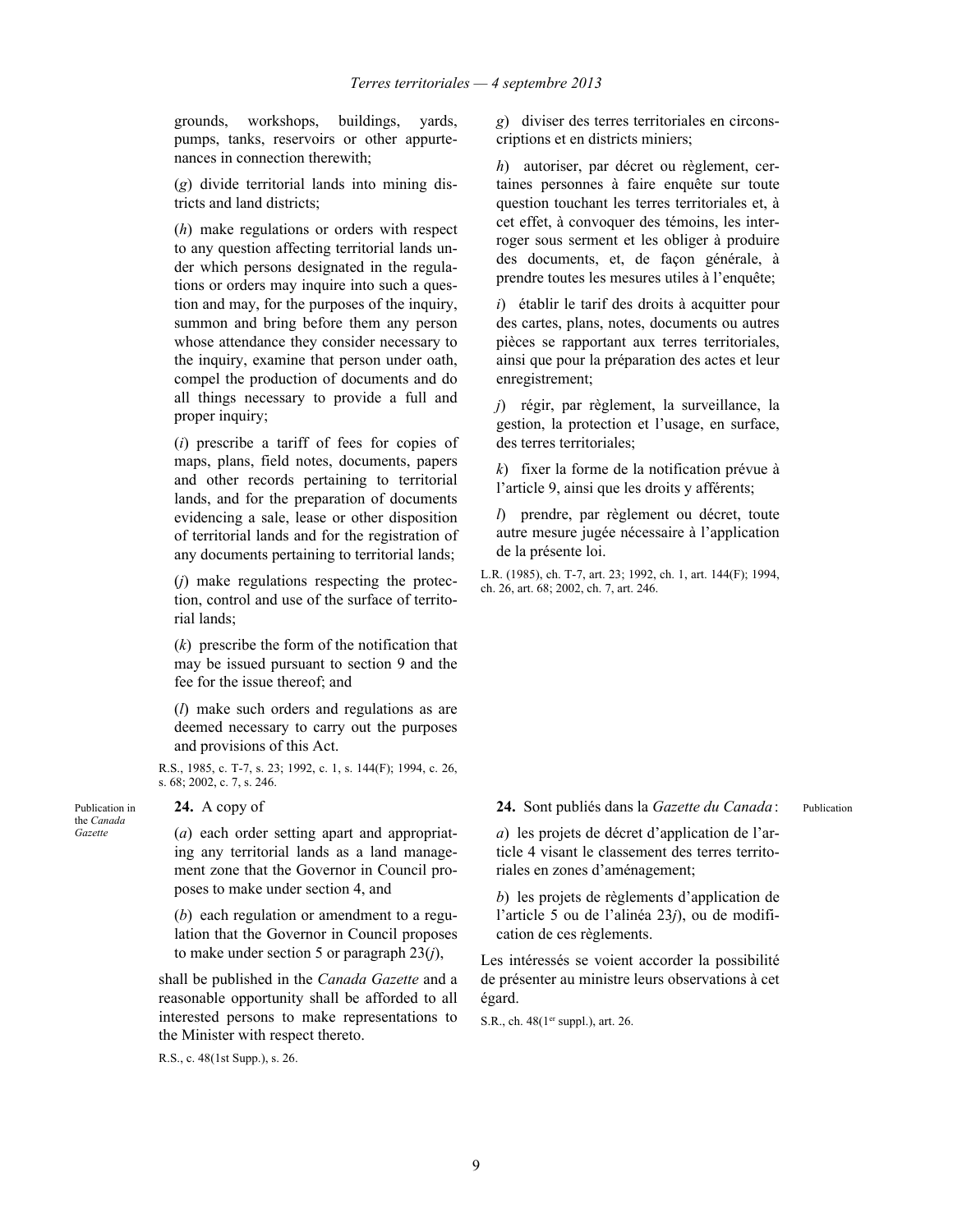<span id="page-13-0"></span>Effect of receipt **25.** A receipt for payment made on the filing of an application to purchase or lease land does not entitle the person making the payment to take, occupy or use the land described in the receipt.

R.S., c. T-6, s. 20.

Execution of documents

Government employees

Order of

Council

**26.** Any lease, agreement, licence, permit or notice of cancellation issued or made pursuant to this Act and any consent to any assignment of any such lease, agreement, licence or permit may be executed on behalf of the Crown by the Minister, the Deputy Minister or by any other officer of the Department authorized in writing for the purpose by the Minister.

R.S., c. T-6, s. 21.

Interest **27.** Whenever interest is payable under or by virtue of this Act or for or on account of any claim, matter or thing arising under any provision of this Act, the rate of interest shall be five per cent per annum, whether that interest is payable under the terms of any sealed or unsealed instrument or not.

R.S., c. T-6, s. 22.

Forms **28.** The Minister may prescribe forms of leases, agreements of sale, licences and other documents required for use under this Act, but not including instruments issued under the Great Seal.

R.S., c. T-6, s. 23.

**29.** (1) Except by or under the authority of an order of the Governor in Council, no officer or employee of or under the Government of Canada shall

(*a*) directly or indirectly, in his own name or in the name of any other person, purchase or acquire any territorial land or any interest therein; or

(*b*) be interested as shareholder or otherwise in any corporation that purchases, acquires or holds any territorial land or any interest therein.

Governor in (2) An order of the Governor in Council made under subsection (1) that relates to any interest as shareholder or otherwise in a corporation may apply

> (*a*) to a particular interest in a particular corporation described in the order or to interests

### GENERAL DISPOSITIONS GÉNÉRALES

**25.** Le reçu du montant versé lors de la production d'une offre d'achat ou de location de terres ne confère aucun droit d'occupation ou d'usage de celles-ci.

S.R., ch. T-6, art. 20.

26. Les actes — baux, accords, licences, permis ou cessions de ceux-ci — et les avis d'annulation découlant de l'application de la présente loi sont signés au nom de la Couronne par le ministre, le sous-ministre ou par tout autre fonctionnaire du ministère ayant reçu délégation écrite du ministre à cet effet.

S.R., ch. T-6, art. 21.

**27.** Le taux annuel des intérêts éventuellement exigibles au titre de la présente loi, ou des créances qui en découlent, est de cinq pour cent, qu'ils soient exigibles aux termes d'un acte quelconque ou non et indépendamment de la forme de celui-ci.

S.R., ch. T-6, art. 22.

**28.** Le ministre peut prescrire les formules des baux, conventions de vente, licences et autres documents à utiliser aux termes de la présente loi, sauf pour ce qui est des instruments établis sous le grand sceau.

S.R., ch. T-6, art. 23.

**29.** (1) Ni les agents de l'État ni le personnel qui relève de celui-ci ne peuvent, sauf autorisation expresse par décret du gouverneur en conseil:

*a*) acquérir directement ou indirectement, pour leur propre compte ou celui d'un tiers, des terres territoriales ou des droits sur celles-ci;

*b*) détenir des intérêts, en tant qu'actionnaire ou à un autre titre, dans une personne morale procédant à une telle acquisition.

(2) Dans le cas visé à l'alinéa (1)*b*), le décret d'autorisation peut:

*a*) porter sur des intérêts précis dans une personne morale déterminée ou, de façon plus générale, sur des intérêts dans une ou

Formules

Intérêts

Reçu

Signature

Employés de l'État

Décret du gouverneur en conseil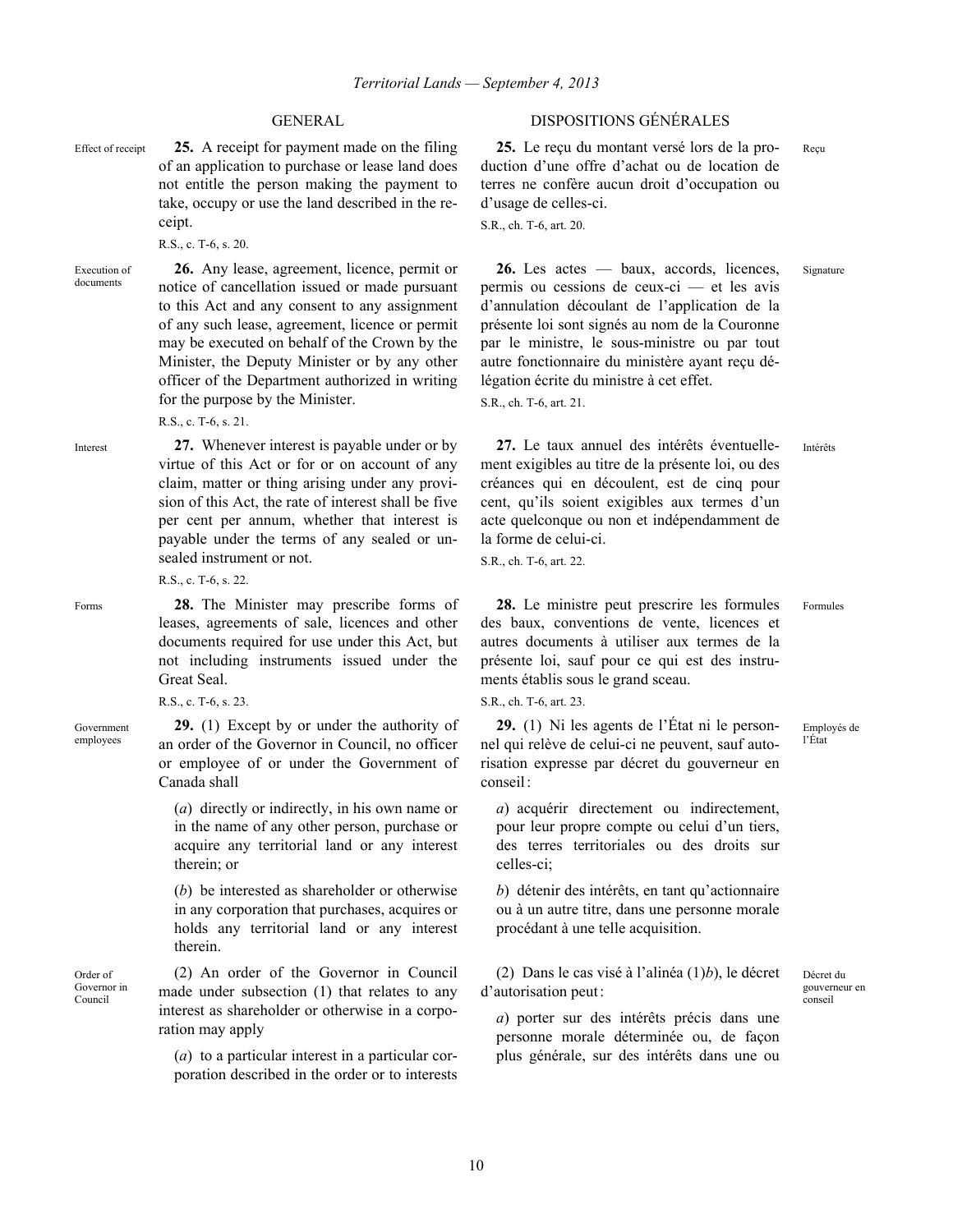<span id="page-14-0"></span>in a class or classes of corporations described therein; and

(*b*) where the order so specifies, to a particular interest or to interests acquired before the making of the order.

R.S., c. T-6, s. 24; 1974-75-76, c. 52, s. 1.

Offence and punishment

**30.** (1) Every person who contravenes any provision of this Act or any regulation for which no other punishment is provided is guilty of an offence punishable on summary conviction.

(2) [Repealed, 2002, c. 7, s. 247] R.S., 1985, c. T-7, s. 30; 2002, c. 7, s. 247.

plusieurs catégories de personnes morales déterminées;

*b*) avoir un effet rétroactif, s'il comporte une disposition en ce sens.

S.R., ch. T-6, art. 24; 1974-75-76, ch. 52, art. 1.

**30.** (1) Quiconque contrevient à une disposition de la présente loi ou d'un règlement pour la violation de laquelle aucune peine n'est prévue commet une infraction punissable sur déclaration de culpabilité par procédure sommaire.

Infraction et peine

(2) [Abrogé, 2002, ch. 7, art. 247] L.R. (1985), ch. T-7, art. 30; 2002, ch. 7, art. 247.